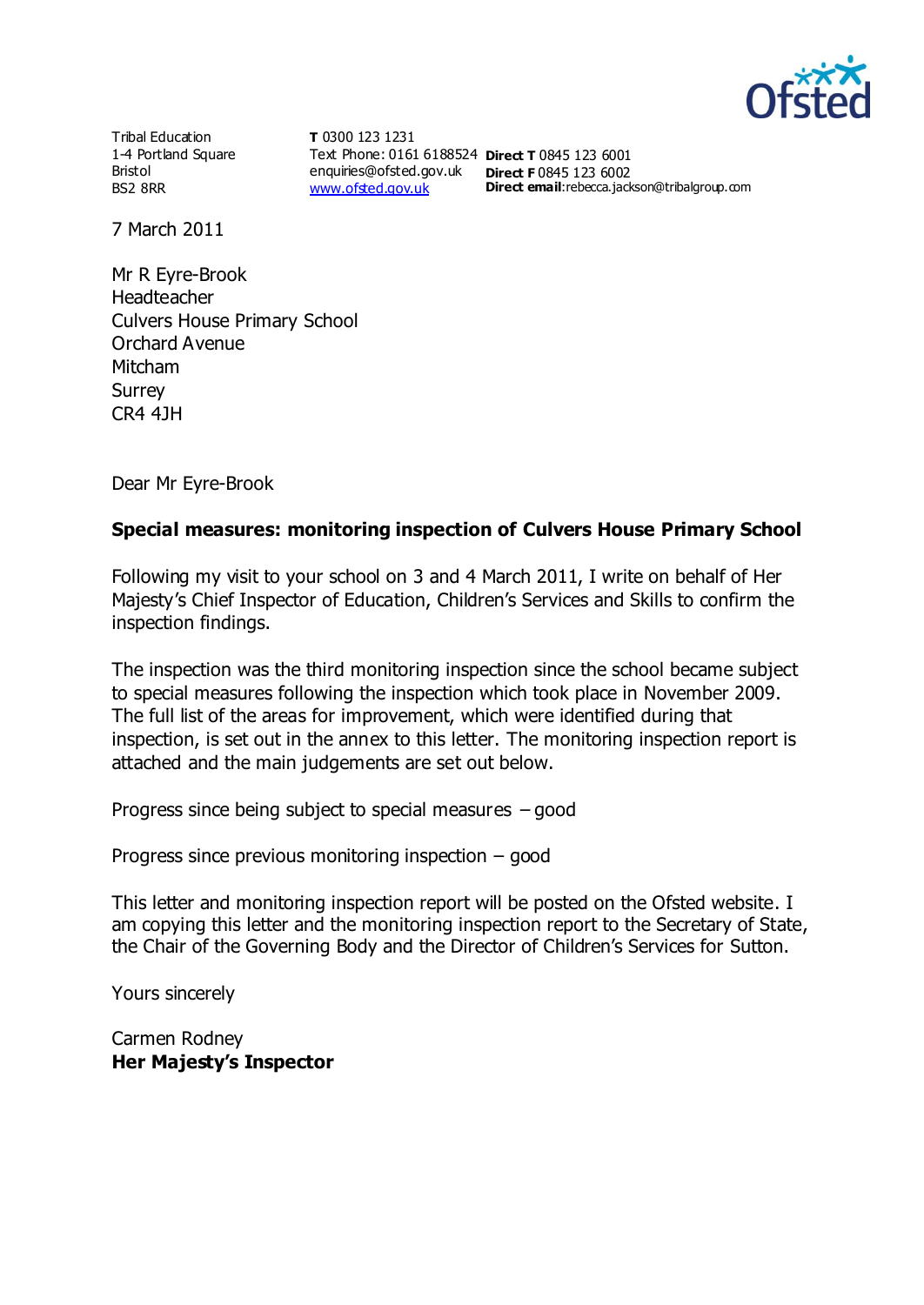

# **Annex**

#### **The areas for improvement identified during the inspection which took place in November 2009**

- Increase the proportion of good teaching and eliminate inadequate teaching by:
	- ensuring activities and the pace of lessons meet the needs of individual  $\equiv$ pupils
	- $-$  providing marking that consistently gives pupils advice on how they can improve their learning
	- providing learning targets that are focused and manageable.
- Ensure the curriculum promotes effective progress in each subject by:
	- providing work that securely builds on pupils' knowledge and understanding
	- developing the teachers' skills to engage pupils more actively in their learning.
- Take more urgent action to raise pupils' achievement by:
	- rigorously evaluating the impact of provision, particularly teaching, on pupils 'learning
	- using assessment information accurately to track pupils' progress and
	- $-$  ensure that learning activities meet their needs.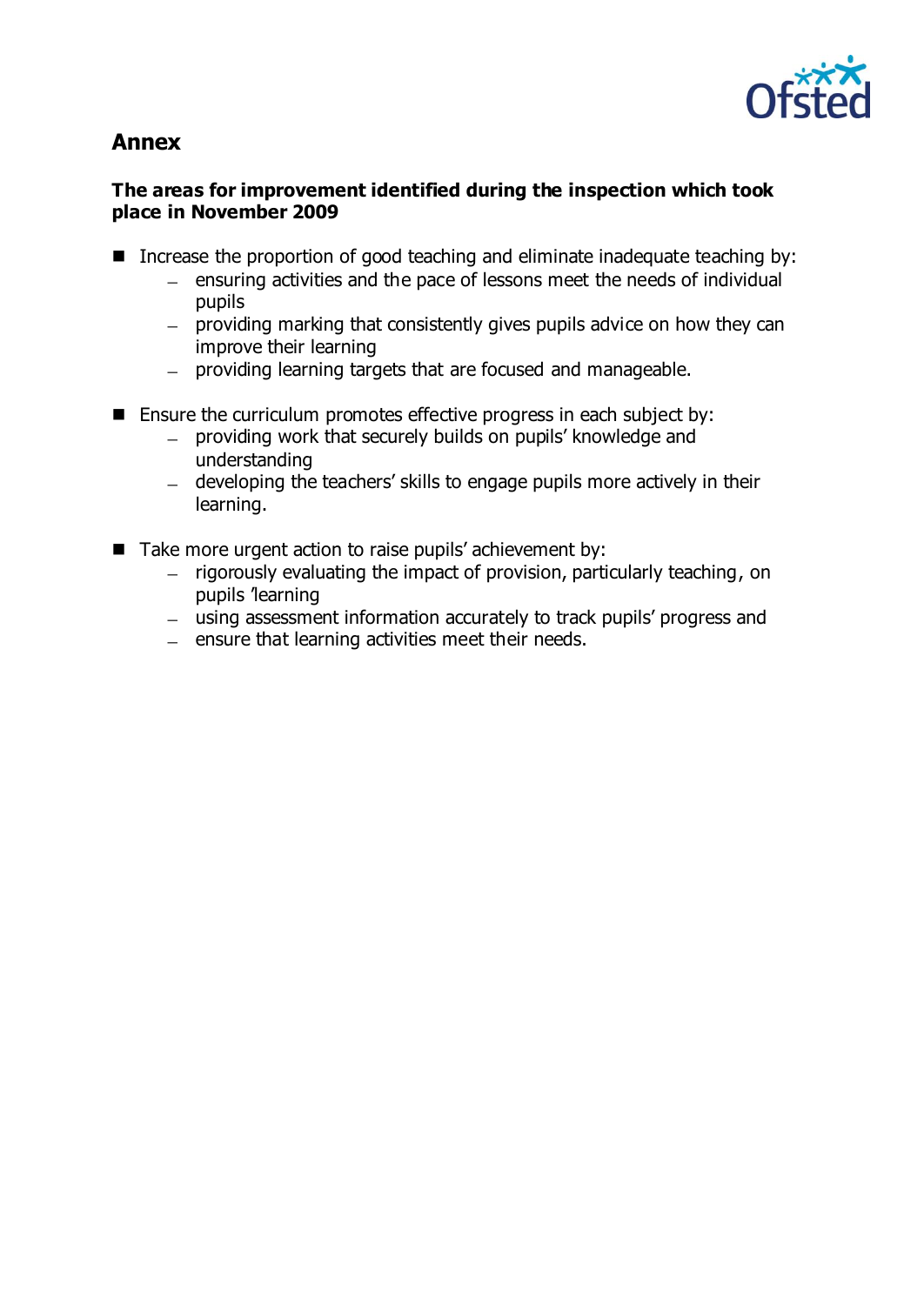

# **Special measures: monitoring of Culvers House Primary School**

### **Report from the third monitoring inspection on 3 and 4 March 2011**

#### **Evidence**

The inspector observed the school's work, scrutinised documents and met with the senior and middle leaders, a small group of pupils, the Chair of the Governing Body and one of the local authority's appointed governors, the link adviser and the School Improvement Partner.

# **Context**

Since the last monitoring visit, the assistant headteacher, responsible for Key Stage 2 and leading literacy, took up his post in January. A second assistant headteacher has been appointed and will work in the school for one day each week during the summer term before taking up the post permanently in September 2011. Few pupils have left or joined the school since the last visit.

#### **Pupils' achievement and the extent to which they enjoy their learning**

Pupils relish their learning and the opportunity to demonstrate what they know, understand and can do. In all lessons observed during the monitoring visit, pupils worked engagingly. In discussion with a small but representative group of pupils, they commented on the changes in their learning, most notably that work is more challenging and presented in a fun and interesting way, with teachers using games and short activities to motivate them. Pupils feel they are making better progress and the current assessment data, which has been moderated, confirm that this is the case. Most pupils, in particular those in Years 6, 4 and 2, are meeting agerelated expectations with a minority exceeding their targets. In other year groups, pupils' progress, although improving, tends to be uneven and is slightly lower. This is because pupils are still catching up from a low base and the quality of teaching is not yet consistently good enough to accelerate their progress. Higher attaining pupils are in line to meet their targets; however, those with a statement of special educational needs make much slower progress than their peers in their academic attainment.

The school has identified weaknesses in reading and writing and has taken swift action to promote better achievement in these areas of pupils' work. Effective strategies have been used to develop reading and writing to stimulate pupils from as early as Reception. Current assessment data for children in Early Years Foundation Stage indicate that the majority are meeting age-related expectations, with a small minority exceeding them.

Progress since the last monitoring inspection on the area for improvement: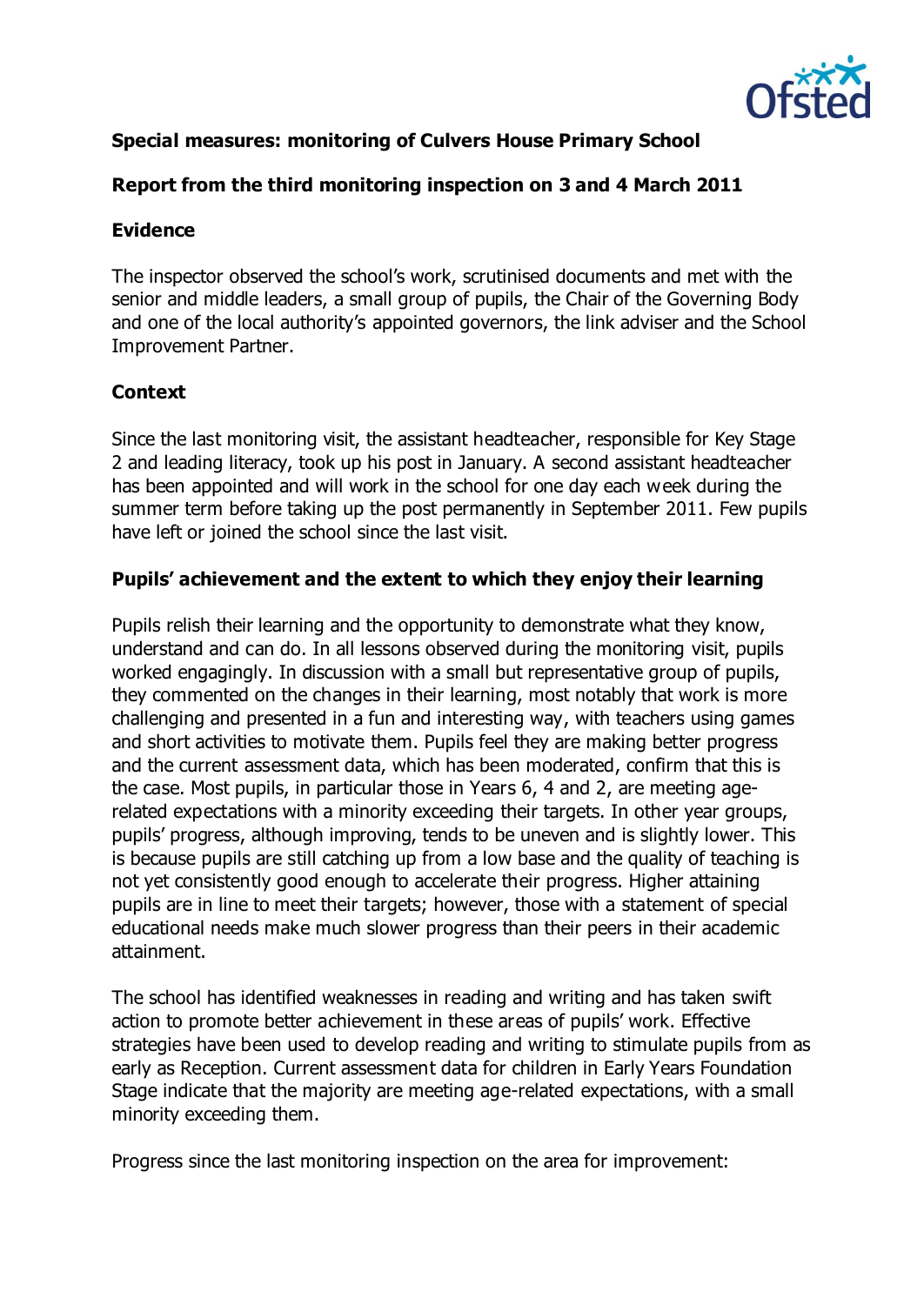

■ Take more urgent action to raise pupils' achievement – good.

# **Other relevant pupil outcomes**

In all lessons observed, pupils' attitudes and their behaviour were at least good. They concentrated very well and even when explanations are long, they are keen to show how well they are listening. They treat each other, including adults and visitors, with respect and courtesy. The school is a safe place and pupils recognise that their teachers ensure they are well protected. Furthermore, pupils say that the clear school rules have made a 'good difference' to their behaviour, as 'unruly or harmful behaviour is not acceptable'.

Pupils' behaviour in the playground is good as is their cooperation with adults when they are required to follow the established routine before entering lessons. Pupils explained, as observed, that they 'crouch down and wait quietly to line up when the bell rings'. Pupils understand what it means to follow a healthy lifestyle and can talk about important nutrients such as proteins, vitamins and calcium in their diet.

Attendance has been low since the start of the academic year. Ill-health and poor weather conditions, when combined, have lowered the rate of attendance. However, attendance is also low because of the persistent absence of a small minority of pupils. Attendance is given a high priority and the staff work hard to promote it by using rewards and working with external agencies to reach out to parents. This ensures that there is a clear channel of communication with parents about the consequences of low attendance. The school has not shirked from taking stringent action, which has led to a minority of persistent absentees attending more regularly.

# **The effectiveness of provision**

All lessons observed were at least satisfactory. Since the last monitoring visit, the school has sustained the focus on accelerating pupils' progress by developing the quality of teaching further. In the most effective lessons, well-structured planning included clear learning objectives and targets for different groups of pupils. Teachers focused on the skills pupils were learning, and the teaching methodology and resources were carefully selected to ensure that they could make at least good progress. The pace of teaching was therefore fast, and skills were consolidated through gradually introducing and building on new concepts. This was also backed up by the teachers demonstrating and encouraging pupils to apply their new skills while providing feedback to the class. This approach helped pupils to learn very well, particularly as they were made aware of how they could develop their work to produce, for example, a polished piece of writing, or work out the process used to solve mathematical problems. The teachers also used a range of questions and the interactive whiteboard very well to record, develop and summarise ideas. In these lessons, teaching assistants were well deployed; they echoed the teachers' work and enabled the pupils being supported to keep up with the work by referring to their set targets, giving clear instructions and working though further examples with them.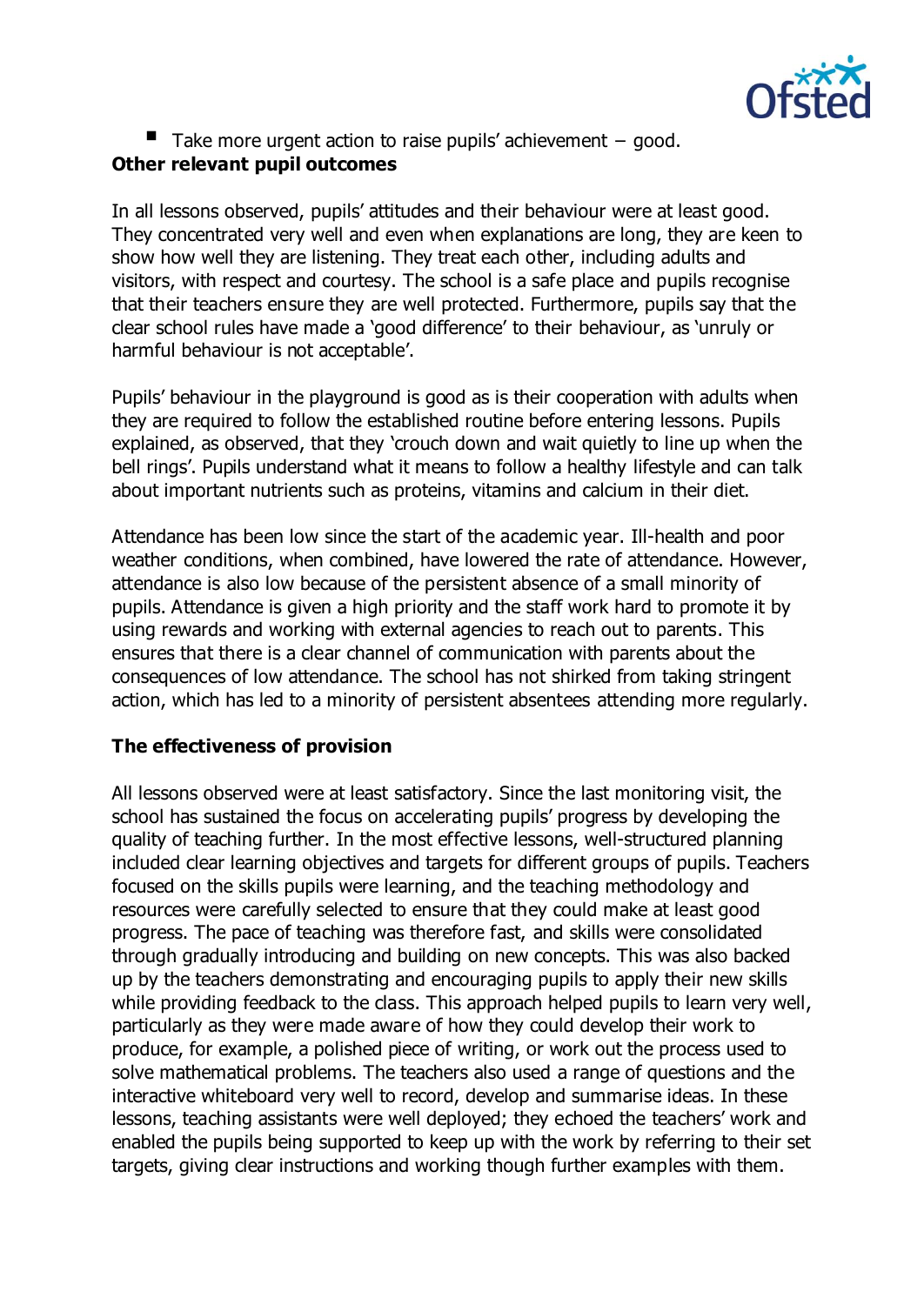

In the satisfactory lessons, teachers often talked for too long. They missed opportunities to allow pupils to think for themselves and explain their ideas. Additionally, pace was not fast enough and teaching assistants were not always used well.

Although the procedures for marking are well developed, the very good attention given to commenting on pupils' work is not consistent in all year groups. Where good quality marking is well established, as in Year 6, there is a running commentary on pupils' work and a detailed summary of strengths and areas for improvement. Pupils know their targets but all are still not clear about what they need to do to improve their work.

Changes to the curriculum are beginning to provide richer and stimulating experiences for pupils. A programme of curriculum development has begun and includes introducing the International Primary Curriculum (IPC) in September 2011. The school has undertaken research and used its findings to make an informed choice. As a result, links have been established with schools using the IPC and training is planned. Currently, the school has rightly broadened the curriculum to give more balance and depth. Further improvements include subjects such as singing lessons, special projects, art and improved information and communication technology (ICT) equipment and resources. Additionally, each day begins with a range of literacy and numeracy clubs and booster sessions, so pupils arrive to lessons motivated and ready to learn. These extra before-school activities are contributing to pupils developing better literacy and numeracy skills. In science, steps are being taken to develop planning so pupils can do more practical and investigative work. Further work is planned to extend the ICT and science curriculum.

Progress since the last monitoring inspection on the area for improvement:

- Increase the proportion of good teaching and eliminate inadequate teaching − good.
- **Ensure the curriculum, promotes effective progress in each subject** satisfactory.

# **The effectiveness of leadership and management**

The headteacher is in full control of the changes and is providing very clear direction for the school. The planned improvements are explicit and supported by a number of well-developed management systems, such as the use of assessment information to monitor pupils' attainment and progress. The drive for improvement is well structured and the senior team has been strengthened by the additional appointments. The workload is well distributed and the team works productively. The work of the interim assistant headteacher to develop middle managers is fully appreciated, as is the work of the consultant headteacher who occasionally provides advice to the senior team. At this stage of the school's journey to improving its